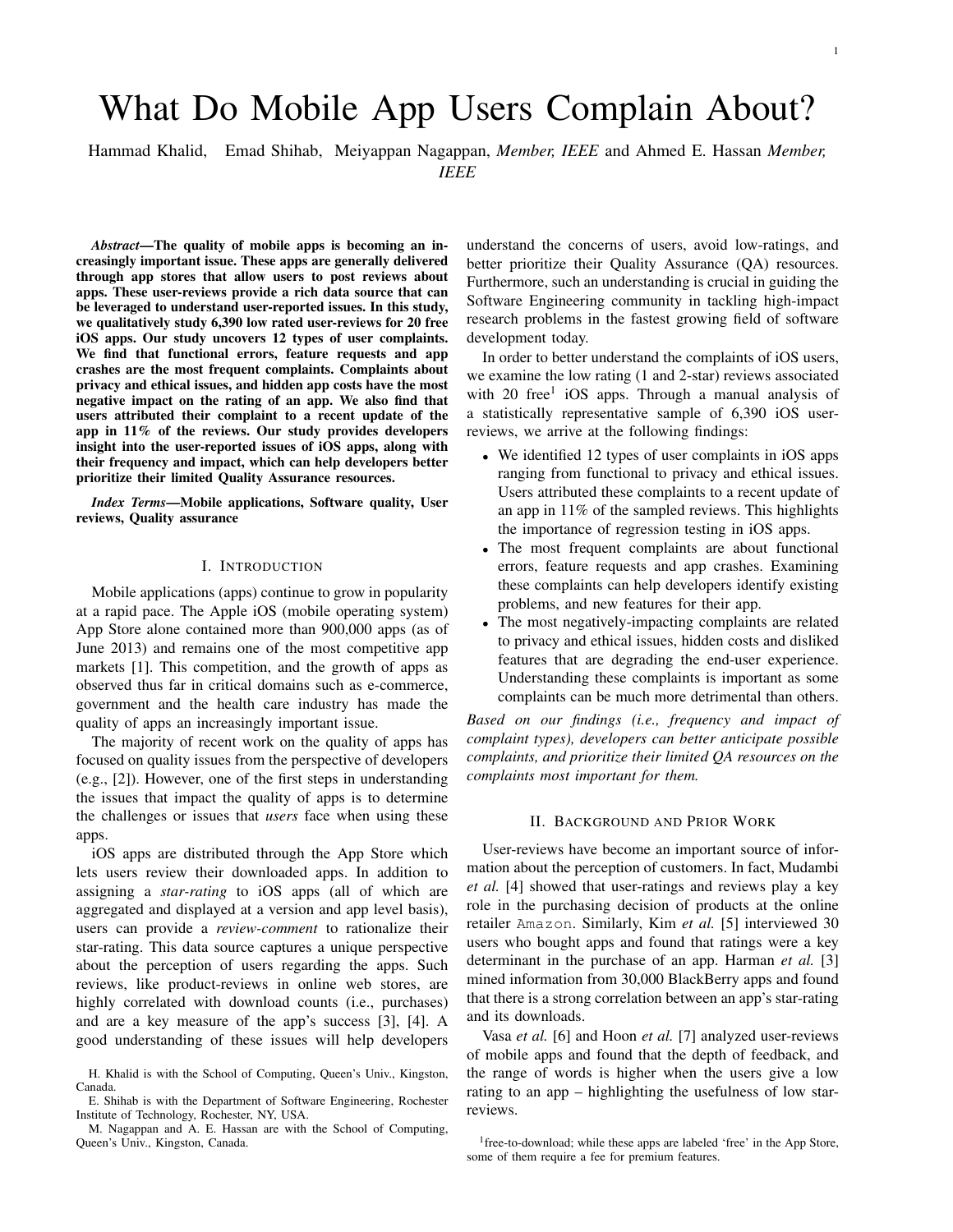App Name Category Rating Total Low Reviews Sampled Reviews **High star-rating** Adobe Photoshop Express Photo & Video 3.5 1,030 280<br> **iOS apps** CNN app News 3.5 1,748 315 **iOS apps** CNN app News 3.5 1,748 315 (rating above 3.5) ESPN Score center Sports 3.5 2,630 335<br>EverNote Productivity 3.5 1,760 315 EverNote Productivity 3.5 1,760 315<br>
Facebook Social Networking 4 171,618 383 Facebook Social Networking 4 171,618 383 Four Social Networking  $\begin{array}{ccc} 4 & 1,990 & 322 \\ 4.5 & 1,666 & 312 \end{array}$ MetalStorm: Wingman Games 4.<br>
Mint.com Personal Finance Binance 4.666 312 Mint.com Personal Finance Finance 4 1,975 322 Netflix **Entertainment** 3.5 13,403 373<br>
13.5 2,239 328 Yelp Travel 3.5 2,239 328 Low star-rating Bioracious Recipes & Shopping List Lifestyle 3 940 273<br>
iOS apps Farm Ville by Zynga Games 3 10,576 371 iOS apps FarmVille by Zynga Games 3 10,576 371 (**rating below 3.5**) Find My iPhone Utilities 3 846 264<br>
Gmail Productivity 3 1,650 312 Gmail **Example 3** 1,650 312 Hulu Plus Entertainment 2 4,122 351 Kindle Books 3 3,188 343 Last.fm Music 3 1,418 302 Weight Watchers Mobile Health & Fitness 3 1,437 303 Wikipedia Mobile **Reference** 3 1,538 308<br>
1,009 378 308 308<br>
2,5 1,009 378 Word Lens 2.5 1,009 278

TABLE I STATISTICS OF THE STUDIED IOS APPS

Other researchers have also performed manual analysis to highlight critical information for developers. Thung *et al.* [8] manually categorized the bugs that occur in Machine-learning systems. Similarly, Tian *et al.* [9] performed manual analysis on the content of Software Engineering microblogs to better understand what developers microblog about.

Our work complements the prior work since we manually analyze user-reviews to identify the most frequent and impactful complaints that lead to low ratings.

#### III. STUDY DESIGN

Users tend to write reviews when they are either extremely satisfied or extremely dissatisfied with a product [10]. The low star-reviews have a greater impact on the sales than high star-reviews since buyers are more likely to react to low ratings and complaints [11]. Therefore, in order to understand why users give low ratings to iOS apps, we focus our study on 1 and 2-star reviews. We explore two sources of information in these reviews: 1) the starratings and 2) the free-form review-comments associated with each review. We manually tag review-comments in order to uncover common complaints across iOS apps. Such manual tagging is time consuming, therefore we focus on a subset of apps (20) and tag a statistically representative sample of their reviews (6,390 reviews across the 20 apps). Figure 1 highlights the design of our study. In the following subsections, we describe each step in detail.

# *A. Selecting the Apps*

We pick the 20 most popular iOS apps, as defined by the iOS Market during June 2012 (see Table I), which are free to download. We make sure that the selected apps have at least 750 reviews so that a few users do not skew the tagged reviews that we analyze. We also ensure that half of the selected apps have an overall high star-rating (3.5 stars or better) and that the other half of the apps have an overall low star-rating (below 3.5 stars), since we want to



Fig. 1. Overview of our study process

identify the complaints in both high and low rated apps. We end up with 20 apps that cover 15 of the 23 categories (e.g., Productivity, Finance) in the iOS market, ensuring the breadth of the studied apps.

## *B. Collecting the Reviews*

The main data source for our study are the reviews posted by iOS app users on iTunes. However, iTunes does not provide a public API for automatically retrieving userreviews. Instead, we obtain the reviews from a web-service called Appcomments, which collects reviews of all iOS apps [12]. We build a web crawler which visits each unique page with a specific iOS review and parses the user-reviews to extract data such as the app name, the review title, the review-comment and the numerical star-rating assigned by the user. We collected all the reviews for each of the 20 studied apps during the first week of June 2012.

## *C. Selecting the Reviews*

As we want to examine the complaints of iOS users, we focus on 1 and 2-star reviews since they are more likely to have user complaints. The studied apps have over 250,000 1 and 2-star reviews. Since manually examining all of these reviews is extremely time-consuming, we study a statistically representative sample for these reviews [13]. This sample of reviews is randomly chosen to achieve a 95% confidence level and a 5% confidence interval. This means that we are 95% confident that each of the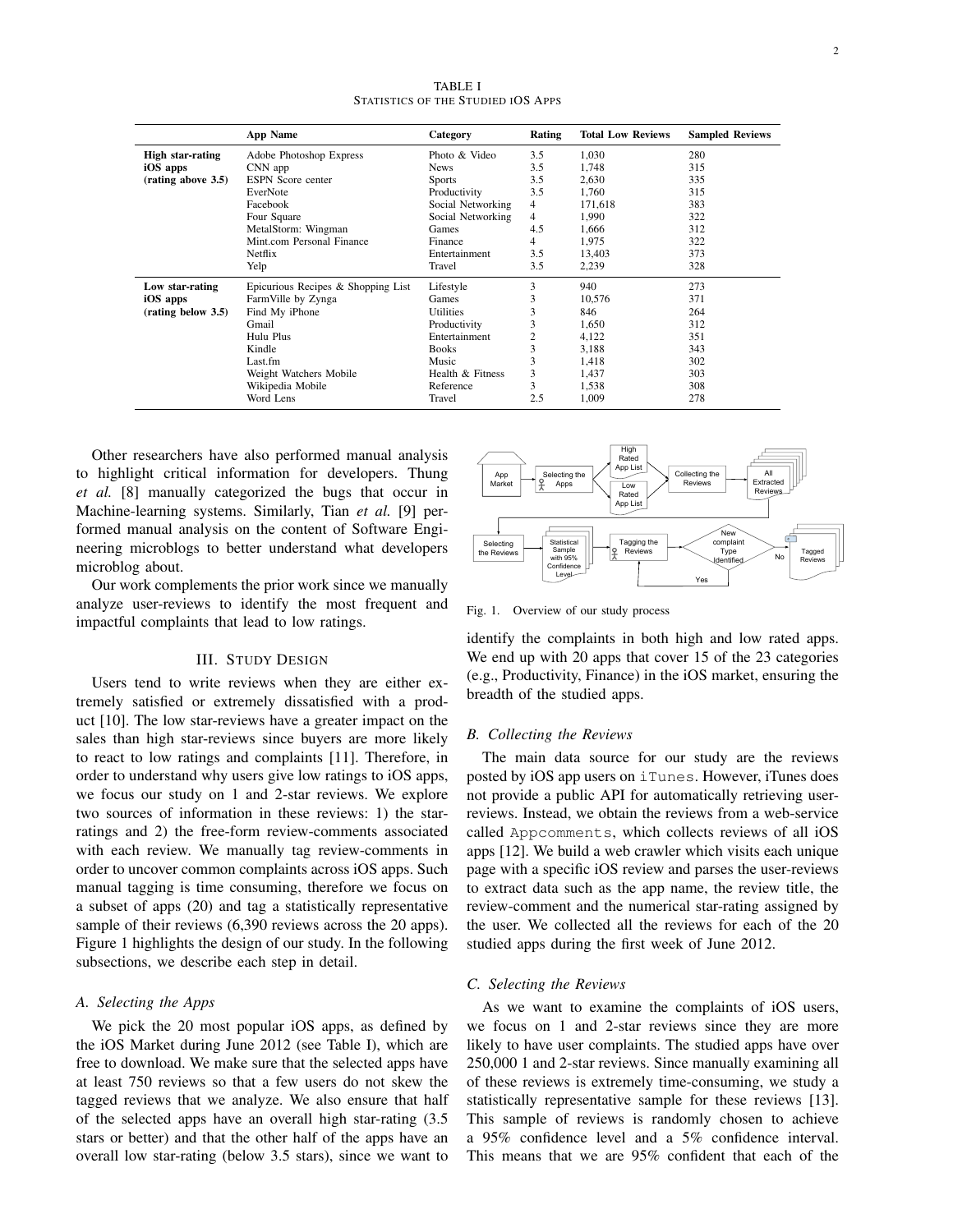3

TABLE II IDENTIFIED COMPLAINT TYPES WITH A DESCRIPTION AND AN EXAMPLE

| <b>Complaint Type</b>        | <b>Description</b>                                                  | <b>Example Review</b>                                      |
|------------------------------|---------------------------------------------------------------------|------------------------------------------------------------|
| App Crashing                 | The app is often crashing                                           | "Crashes immediately after starting."                      |
| Compatibility                | App has problems on a specific device or a OS version               | "I can't even see half of the app on my ipod touch"        |
| Feature Removal              | Complaint about a disliked feature that is degrading the experience | "This app would be great, but get rid of the ads!!!"       |
| <b>Feature Request</b>       | App needs additional feature(s) to get a better rating              | "No way to customize alerts."                              |
| <b>Functional Error</b>      | An app specific problem was mentioned                               | "Not getting notifications unless u actually open the app" |
| Hidden Cost                  | Complaint about the hidden costs for full experience                | "Great if you weren't forced to buy coins for REAL money"  |
| Interface Design             | Complaint about the design, controls or visuals                     | "The design isn't sleek and not very intuitive"            |
| Network Problem              | The app has trouble with the network or is slow to respond          | "New version can never connect to server!"                 |
| Privacy and Ethical          | The app invades privacy or is unethical                             | "Yet another app that thinks your contacts are fair game." |
| Resource Heavy               | The app consumes too much battery or memory                         | "Makes GPS stay on all the time. Kills my battery."        |
| <b>Uninteresting Content</b> | The specific content is unappealing                                 | "It looks great but actual gameplay is boring and weak."   |
| Unresponsive App             | The app is slow to respond to input, or laggy overall               | "Bring back the old version. Scrolling lags."              |
| Not specific                 | A review-comment that's not useful or doesn't point out a problem   | "Honestly the worst app ever."                             |

results is within a margin of error of  $\pm 5\%$ . For example, 'Adobe Photoshop Express' has a total of 1,030 1 and 2-star reviews. The statistically representative sample for 1,030 reviews, with a 95% confidence level and a 5% confidence interval, is 280 reviews. Thus, we randomly select 280 reviews from the 1,030 1 and 2-star reviews for manual examination.

In total, we manually examine 6,390 reviews. We perform our sampling on a per app basis since different apps have varying number of reviews and we want to capture the complaints across the different apps. The number of randomly sampled reviews for each app ranges from 264 to 383 and is shown in the sixth column of Table I.

## *D. Tagging the Reviews*

Once we determine the number of reviews to examine, we follow an iterative process called *Coding* as suggested by Seaman *et al.* to identify the different complaint types [14], [15]. The coding is used to turn qualitative information into quantitative data. The first author of the article read each review to determine the type of complaint mentioned in the review. We follow the procedure below for tagging the reviews:

*Inputs = All reviews (each with a review-title and a review-comment), a list of complaint types (which is initially empty)*

*For each review: Manually examine all of the text in the review.*

*If review matches an existing complaint type: Tag review with a complaint type(s).*

*Else:*

*Add a new complaint type to the list of complaint types. Restart tagging with new list of complaint types.*

*Outputs = All reviews (tagged with appropriate complaint types), and a list of complaint types*

This process is iterative such that each time a new complaint type is identified, we go through all the previously tagged reviews and see if they should be tagged using the new complaint type as well. This iterative process also helps us minimize the threat of human error while tagging the reviews. In total, we ended up having to restart the tagging process 3 times after discovering new complaint types. In certain cases, a user may provide no meaningful comment for their review (e.g., simply saying the app is bad). In such cases, we tag these types of reviews as being 'Not Specific'. Some reviews may also contain multiple complaints; in these cases, we tag the review with multiple complaint types. For example, if a network problem is mentioned in a review that also contains a complaint about the app crashing, the review will be tagged with the 'Network Problem' and 'App Crashing' complaint types.

# IV. RESULTS

Once we are done looking through all of the reviews, we end up with 12 different complaint types. Table II lists the different complaint types, provides a description for each type and gives an example review. We calculate the frequency and impact of each complaint type below.

## *A. Frequency of each complaint type*

We calculate the frequency of the complaint types for each app. Once we have this frequency, we normalize it for each complaint type (i.e., number of complaints of a specific type divided by the total number of sampled reviews for an app), so that we can compare results across different apps with a varying number of reviews. Due to the high deviance of each complaint type between different apps, we use the median to summarize the frequency of each complaint type across all the studied apps.

Table III shows the rank and median percentage of the complaints in column two and three respectively. We see the 'Functional Error' complaints in 26.68% of the reviews, 'Feature Request' in 15.13%, and 'App Crashing' in 10.51%. Together, these three complaint types account for more than 50% of all complaints.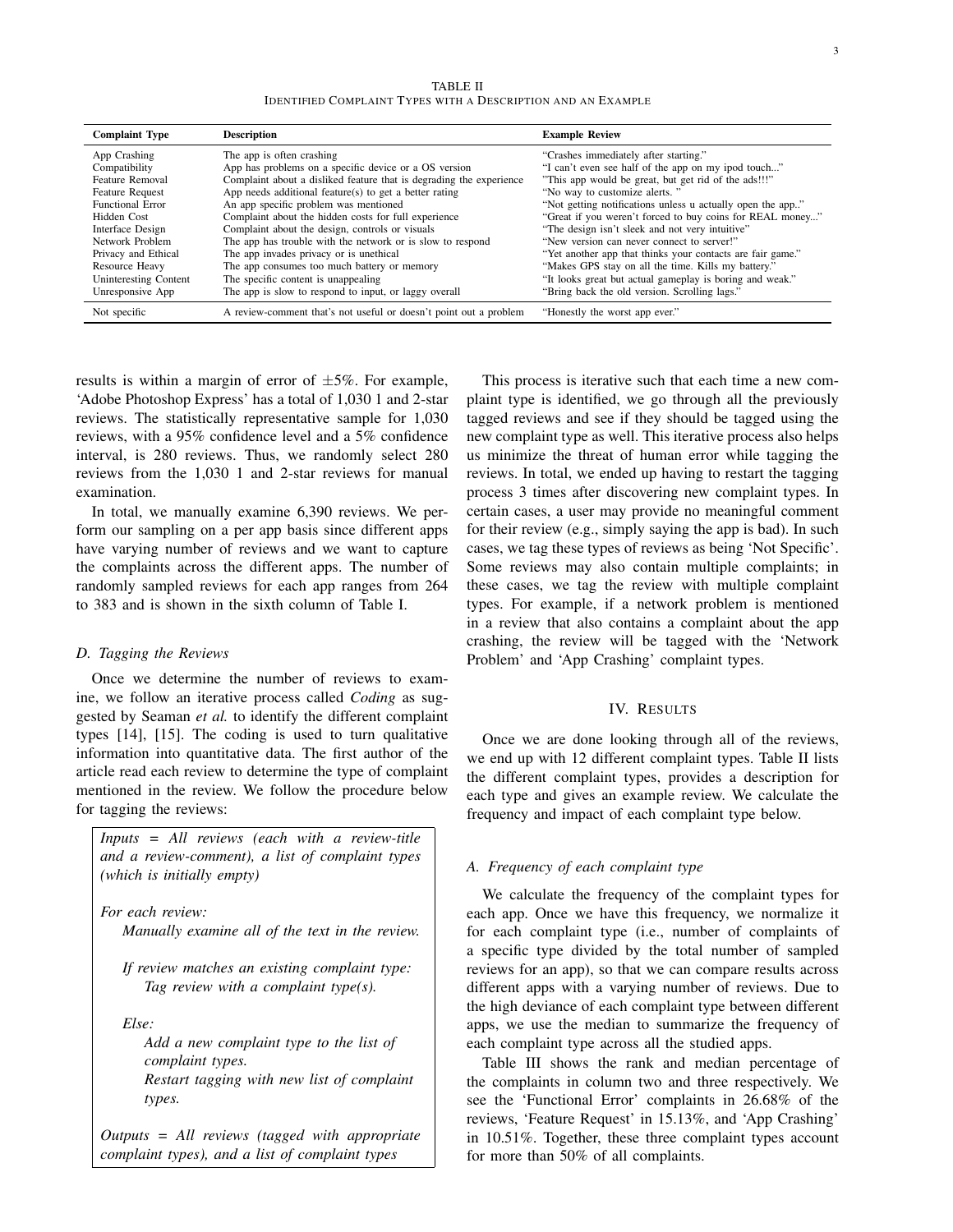To better understand 'Functional Error', the most frequent complaint type, we examine the most frequentlyused terms in these reviews. Then, we read through all the review-comments that use these most frequently-used terms. We find that 4.5% of functional errors are about *location* issues and 7.3% are about *authentication* problems. Below is an example of a functional error review where a user reported an authentication problem.

# *Don't do the update!!! : when I try to login it just keeps refreshing the screen...*

Examining 'Feature Request', the second most frequent complaint type, we find that most requests are very app specific. However, we do find that 6.12% of all feature requests by users are for better notification support in apps.

Overall, we find that 'Network Problem', 'Interface Design' and 'Feature Removal' complaints are also frequent. Another complaint that we identify is 'Compatibility' which is an important issue for iOS devices; this refers to a complaint where the app does not work correctly on a specific device or a version of the OS. Surprisingly, complaints about compatibility, resources and the responsiveness of an app are not as frequent – we expected more of such complaints.

In addition to measuring the frequency, we also examine whether the complaint types vary between high and low rated apps. To do so, we compare the frequency of each complaint type among the 10 high and the 10 low rated apps. We carry out this comparison using a two-tailed *Mann-Whitney U-Test* with  $\alpha$  < 0.05. We find that there is no statistically significant difference between high and low rated apps.

Our findings highlight the importance of software maintenance activities for iOS apps since many of the frequent complaints are directly related to developmental issues (e.g, 'Functional Error', 'App Crashing', 'Network Problem'); many of the low star-reviews can be avoided by an increased focus on QA. In addition, our findings show that low star-reviews frequently contain information that can help developers identify the features which their users want, or really hate (e.g, 'Feature Request', 'Feature removal').

*Functional Error, Feature Request and App Crashing are the most frequent complaints and account for more than 50% of the reported complaints. Many of the complaints in reviews can help app developers identify new features, and existing problems with their app.*

## *B. Impact of each complaint type*

Having identified the most common complaint types by analyzing 1 and 2-star reviews, we determine which of these complaints are the most negatively-perceived by users. We determine the most negatively-perceived complaints by looking at the ratio of 1 to 2-star ratings for each complaint type (across all apps). For example, a 1 to 2-star ratio of 5 for a complaint type indicates that this complaint type has 5 times as many 1-star ratings as 2-star ratings.

Columns 4 and 5 of Table III show the rank and the 1:2 star ratio for each complaint type. The most negativelyperceived complaints are different from the most frequent complaints. Observing Table III, we see that 'Privacy and Ethical', 'Hidden Cost' and 'Feature Removal' are the top three most negatively-perceived complaints – meaning that users are most bothered by issues related to the invasion of their privacy and unethical actions of the app developer (e.g., unethical business practices or selling the user's personal data). Developers should only access the data (e.g., contacts of the user, or a user's location) that they specified in the app's description.

'Hidden Cost' is the second most negatively-perceived complaint that indicates the dissatisfaction of users with the hidden costs needed for the full experience of an app. This complaint showed up in 15 out of the 20 studied apps. While the apps we studied are called free apps, the term 'free' only refers to downloading the apps for free – and not necessarily using them for free. We find that when an app is free to download but not free to use, end-users are disappointed and often end up giving low rating reviews. This suggests that the trust between the developers and users is extremely important. For example, the 'Hulu Plus' app is free to download, but has a monthly subscription cost and ads in streaming videos. Because of the need for a monthly subscription, over 55% of the low star-reviews for Hulu were about the hidden costs. On closer examination, we find that the problem is that of a poor description of the app by the developer and/or a misunderstanding by the user.

Developers should devote extra attention to the 'App Crashing', 'Hidden Cost' and 'Feature Removal' complaints as they occur frequently *and* they are negativelyperceived by iOS users (see Table III).

*Privacy and Ethical, Hidden Cost and Feature Removal complaints are the most impactful complaints and are mostly found in 1-star reviews. For developers, this finding stresses the importance of establishing trust and expectations with the app users.*

## V. DISCUSSION

While reading through the complaints, we notice that for many of the complaints, users also report that they recently updated their app. Hence, we want to study what appears to be a relationship between updates and complaints. This can help developers prioritize regression testing for iOS apps. Then, we discuss the relevance of different types of complaints to the various stakeholders of a software project (e.g., developer vs. project managers).

## *A. Complaints related to app updates*

It is important to mention that we can only know if a complaint is post-update if the user mentions it in the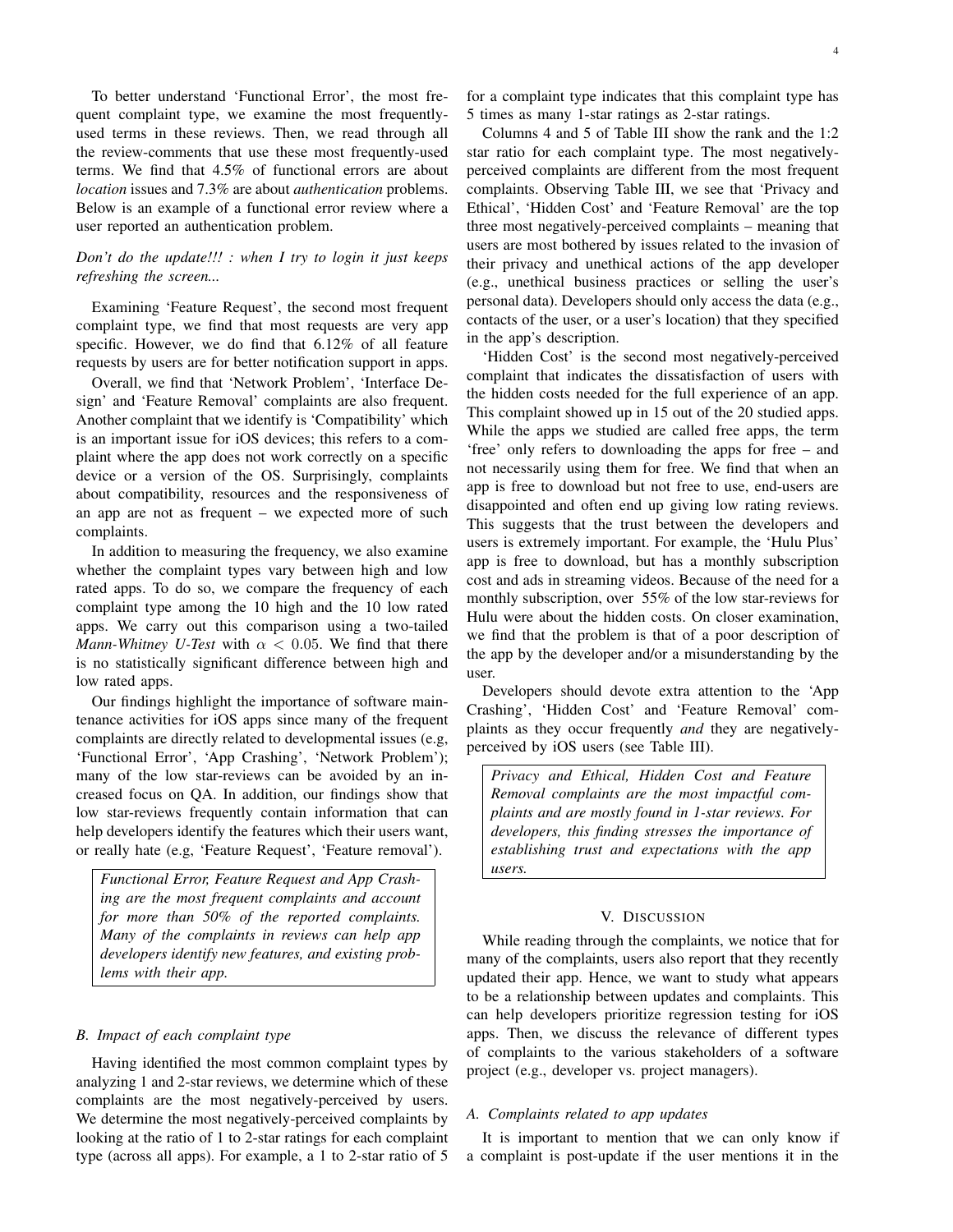TABLE III THE MOST FREQUENT AND IMPACTFUL COMPLAINT TYPES (ALL RESULTS ARE AT 95% CONFIDENCE LEVEL)

|                         | Most frequent  |               | Most impactful |               |
|-------------------------|----------------|---------------|----------------|---------------|
| <b>Complaint Type</b>   | Rank           | Median $(\%)$ |                | Rank 1:2 star |
| <b>Functional Error</b> | 1              | 26.68         | 7              | 2.1           |
| <b>Feature Request</b>  | 2              | 15.13         | 12             | 1.28          |
| App Crashing            | 3              | 10.51         | 4              | 2.85          |
| Network Problem         | $\overline{4}$ | 7.39          | 6              | 2.25          |
| Interface Design        | 5              | 3.44          | 10             | 1.5           |
| <b>Feature Removal</b>  | 6              | 2.73          | 3              | 4.23          |
| Hidden Cost             | 7              | 1.54          | $\overline{c}$ | 5.63          |
| Compatibility           | 8              | 1.39          | 5              | 2.44          |
| Privacy and Ethical     | 9              | 1.19          |                | 8.56          |
| Unresponsive App        | 10             | 0.73          | 11             | 1.4           |
| Uninteresting Content   | 11             | 0.29          | 9              | 1.5           |
| <b>Resource Heavy</b>   | 12             | 0.28          | 8              | 2             |
| Not specific            |                | 13.28         |                | 3.8           |

review; other complaints could be because of an update as well.

We find that  $\sim$ 11% of the sampled reviews mentioned that the recent update impaired existing functionality. In 22% of these reviews, the users mentioned 'Functional Error' complaints after updating their app. Most of these complaints are app specific. For example, in the review below a user is facing a bug that affects the function key of the 'Adobe Photoshop Express' app:

# *Useless now: Was very useful till last update... function keys no longer appear during editing*

We also find that 18.8% of reviews after a reported update include requests from users for a new or a previously removed *feature*. We also found that 18.2% of post-update reviews complained about the frequent *crashing* of the app.

Developers often release free apps in hopes of eventually monetizing them by transforming free content/features to paid ones. We find that 6.8% of post-update complaint reviews report complaints about this *hidden cost*. Another important complaint that users report with recent updates is related to changes in the *interface design*. We find that 6.2% of post-update complaint reviews report complaints about the user interface.

Based on these findings, we recommend that developers pay special attention (e.g., via regression testing and user focus groups) to features that they might consider removing, to adding additional fees, and to user interfaces changes that they might plan to introduce in an update, since these seem to be some of the more common complaints of iOS app updates. Thus, even if a user previously liked an app, a bad update could be irritating enough to make them give the app a low rating.

*In* ∼*11% of the sampled reviews, users attributed their complaints to an app update – highlighting the importance of regression testing in mobile development.*

#### *B. Identifying stakeholders of complaints*

Since users review apps as a whole, they often raise issues that are not directly the responsibility of the developers; some complaints are directed towards product managers or other team members. To identify these stakeholders, we divide these complaints into three different categories: developer, strategic and content issues.

*Developer issues* are complaints that are directly related to developmental issues. These issues include 'Apps Crashing', 'Functional Error', 'Network Problem', 'Resource Heavy', and 'Unresponsive App' complaints and accounted for 45.6% of all complaints. Hence, many of the complaints are directly related to problems that developers can address.

*Strategic issues* are complaints that primarily concern project managers, but could partially target developers as well. These issues include 'Feature Removal', 'Feature Request', 'Interface Design' and 'Compatibility' complaints and makeup 22.7% of all complaints. Strategic issues require a greater knowledge about the project and priorities, and usually do not have a straightforward solution.

*Content issues* encompass complaints about the content or value of the app itself – developers have little or no control over these issues. These issues include 'Privacy and Ethical', 'Hidden Cost' and 'Uninteresting Content' complaints. Addressing these issues requires rethinking the core strategy of the app (i.e., business model or the content offered). While these issues account for only 3.02% of all complaints, 'Privacy and Ethical' and 'Hidden Cost' issues are the most negatively-impactful complaints.

## VI. THREATS TO VALIDITY

*External Validity:* Our study was performed on a sample of 20 iOS apps. Hence, our results about complaints may not generalize to all iOS apps. To mitigate this threat we maximized the coverage of complaints by studying apps which cover most of the categories in the App Store.

*Internal Validity:* The first author of this article manually tagged the reviews. During this process, human error or subjectivity may have lead to incorrect tagging. This threat was addressed by random inspection of the reviews and the corresponding tags by the second and third authors of this article.

## VII. CONCLUSION

Individual developers and organizations that develop iOS apps are strongly impacted by user-reviews since low ratings negatively reflect on the quality of their apps, and thus affect the app's popularity and eventually their revenues. To compete in an increasingly competitive market, app developers must understand and address the concerns of their users. In this study we identify 12 types of complaints and calculate the frequency and impact of each complaint type. *Our findings can help developers better anticipate the complaints and prioritize their limited QA resources towards the most impactful complaints*. At the same time, our findings point to new Software Engineering research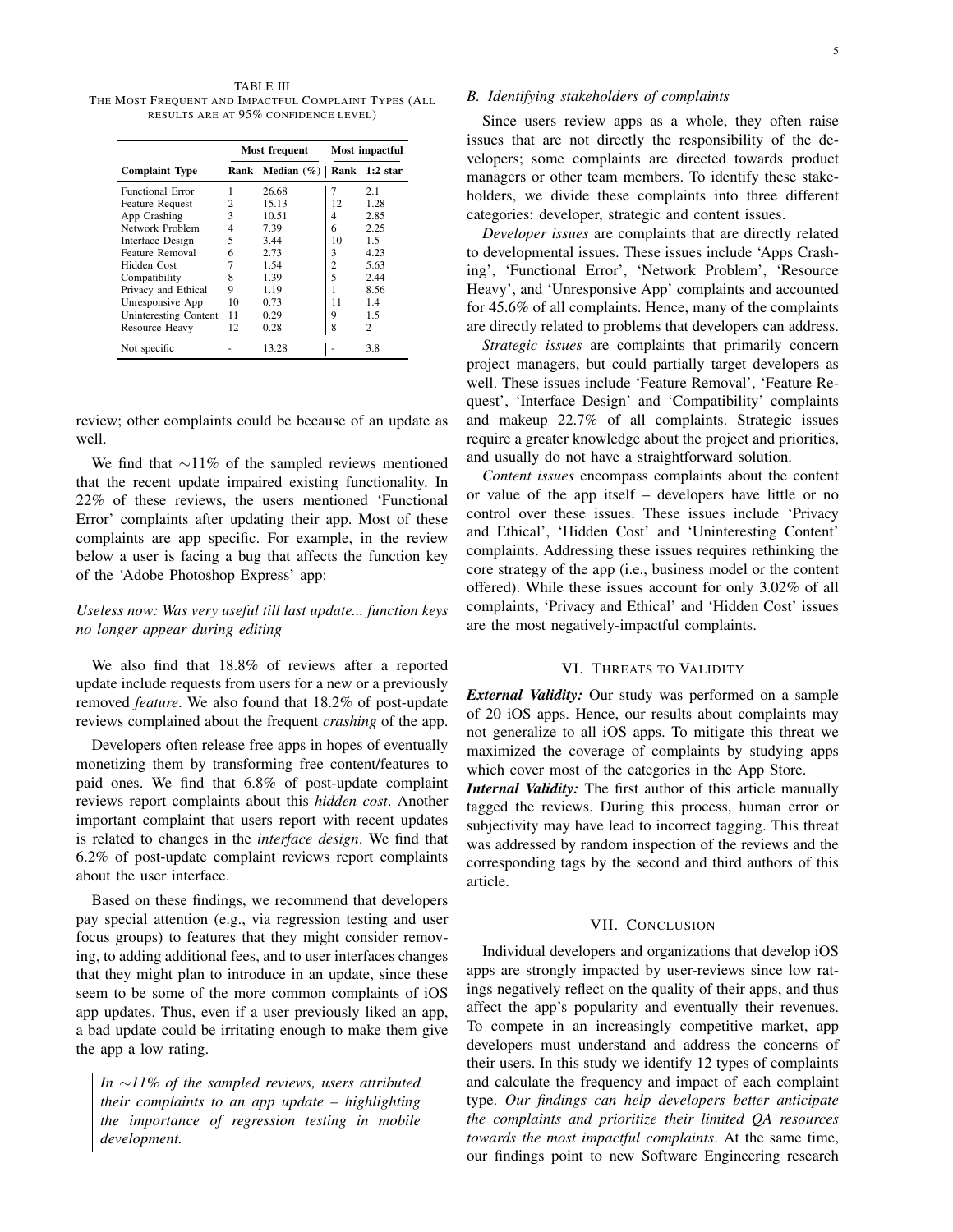avenues, such as the effect of ethics, privacy and userperceived quality on mobile apps. In the future, we plan to expand on this study by considering more apps and comparing our findings across other mobile platforms.

#### **REFERENCES**

- [1] L. Stangel, "Apple statistics from wwdc 2013," June 2013. [Online]. Available: http://www.bizjournals.com/sanjose/news/2013/ 06/11/14-eye-popping-apple-statistics-from.html
- [2] S. Agarwal, R. Mahajan, A. Zheng, and V. Bahl, "Diagnosing mobile applications in the wild," in *Proceedings of the 9th ACM SIGCOMM Workshop on Hot Topics in Networks*. ACM, 2010, p. 22.
- [3] M. Harman, Y. Jia, and Y. Zhang, "App store mining and analysis: Msr for app stores," in *Proceedings of the 9th Working Conference on Mining Software Repositories (MSR '12)*, Zurich, Switzerland, 2-3 June 2012.
- [4] S. M. Mudambi and D. Schuff, "What makes a helpful online review? a study of customer reviews on amazon.com," *MIS Quarterly*, vol. 34, no. 1, pp. 185–200, 2010.
- [5] H.-W. Kim, H. L. Lee, and J. E. Son, "An exploratory study on the determinants of smartphone app purchase," in *Proceedings of the 11th International DSI and the 16th APDSI Joint Meeting*, Taipei, Taiwan, July 2011.
- [6] R. Vasa, L. Hoon, K. Mouzakis, and A. Noguchi, "A preliminary analysis of mobile app user reviews," in *Proceedings of the 24th Australian Computer-Human Interaction Conference*. ACM, 2012, pp. 241–244.
- [7] L. Hoon, R. Vasa, J.-G. Schneider, and K. Mouzakis, "A preliminary analysis of vocabulary in mobile app user reviews," in *Proceedings of the 24th Australian Computer-Human Interaction Conference*. ACM, 2012, pp. 245–248.
- [8] F. Thung, S. Wang, D. Lo, and L. Jiang, "An empirical study of bugs in machine learning systems," in *Proceedings of the 23rd International Symposium on Software Reliability Engineering (ISSRE)*. IEEE, 2012, pp. 271–280.
- [9] Y. Tian, P. Achananuparp, I. N. Lubis, D. Lo, and E.-P. Lim, "What does software engineering community microblog about?" in *Proceedings of the 9th IEEE Working Conference on Mining Software Repositories (MSR)*. IEEE, 2012, pp. 247–250.
- [10] N. Hu, P. A. Pavlou, and J. Zhang, "Can online reviews reveal a product's true quality?: empirical findings and analytical modeling of online word-of-mouth communication," in *Proceedings of the 7th ACM conference on Electronic commerce*, ser. EC '06, 2006, pp. 324–330.
- [11] J. A. Chevalier and D. Mayzlin, "The effect of word of mouth on sales: Online book reviews," *Journal of marketing research*, vol. 43, no. 3, pp. 345–354, 2006.
- [12] appComments, "Read user reviews online and by rss," June 2012. [Online]. Available: http://appcomments.com/
- [13] "Sample size calculator creative research systems," February 2014. [Online]. Available: http://www.surveysystem.com/sscalc.htm
- [14] C. B. Seaman, F. Shull, M. Regardie, D. Elbert, R. L. Feldmann, Y. Guo, and S. Godfrey, "Defect categorization: making use of a decade of widely varying historical data," in *Proceedings of the Second ACM-IEEE international symposium on Empirical software engineering and measurement*. ACM, 2008, pp. 149–157.
- [15] C. B. Seaman, "Qualitative methods in empirical studies of software engineering," *Software Engineering, IEEE Transactions on*, vol. 25, no. 4, pp. 557–572, 1999.



Hammad Khalid Hammad Khalid is a Masters student in the Software Analysis and Intelligence Lab (SAIL) at Queen's University, Canada. His research focuses on examining the link between user feedback, and the quality of software. Hammad is passionate about building better web and mobile applications. You can find out more about him at http://hammad.ca/.